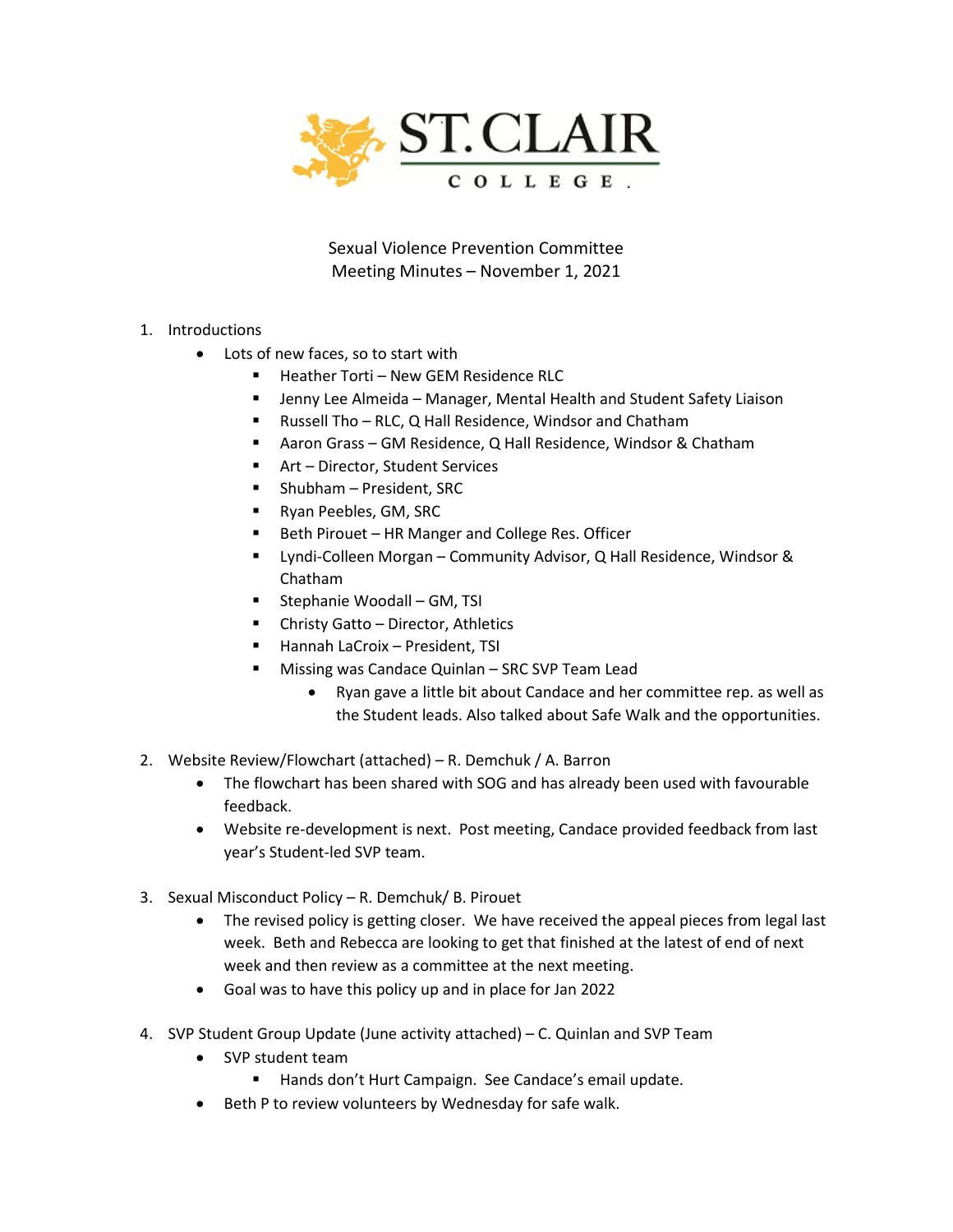- Purple ribbons will be placed around campus as an educational tool to support the Stop Violence against Women month.
- 5. Residence Update A. Grass/H. Torti
	- Lyndi Cross campus approach and trying to bring awareness and consent and prevention on campus of Sexual assault and such on all campuses. Very large and diverse group of individuals.
	- Nov with mental health and SVP initiatives, we are doing a consent wellness month. We are doing a variety of activities and on campus supports. Working with Jenny Lee for mental health, then working with Steph and TSI to work out drink smart initiatives to be more proactive and holding more open conversations on what is CONSENT and what that looks like, but also working with other campus partners and CLC initiatives to teach things such as no means no and using other community resources and brining these resources to the students in residence. Helping with training and making the residence team aware to help students in these situations to offer supports if necessary, but also resources to seek on and off campus supports when needed.
	- Heather GEM currently only 22 students on campus right now, a small intake. The topic of Sexual violence and anything to do with consent or smoking or drugs, these students are mortified. Currently she meets with these students individually to help educate these students and make them aware. Interested to learn about the SafeWalk groups and make it happen.
	- Developing close relations with residence as we have many celebrations, such as Diwali. There are many students that come forward for being alone and sad but also about healthy relationships, looking to learn more about the purple flags and ribbons.
	- Most of the new residence do not know about Reembrace days, or carving pumpkins, etc.
	- Community Council chatting with the new residence, she speaks many different languages and is working with the GEM residence to help open and build new conversations.
	- Any resources that we have, and or community resources to send over to GEM.
- 6. Campus Safety Funding
	- Request for feedback on priorities for 2021/2022
	- Really need to focus this money on Safe Walk and Sexual Violence Prevention on campus. Two main priorities for this funding for this year and next.
- 7. Student Version of our "How to Help" guide A. Barron
	- Flow chart we created hits the mark on what we were trying to accomplish on this. The flow chart also includes some resources to help, and the  $2^{nd}$  pages goes a little more in detail on what the different types of reporting entail. Art will edit to Add Jenny Lee to the bottom for contact.
	- Flow chart is ready to use.
	- Rebecca will establish new Microsoft Team's site for the Team.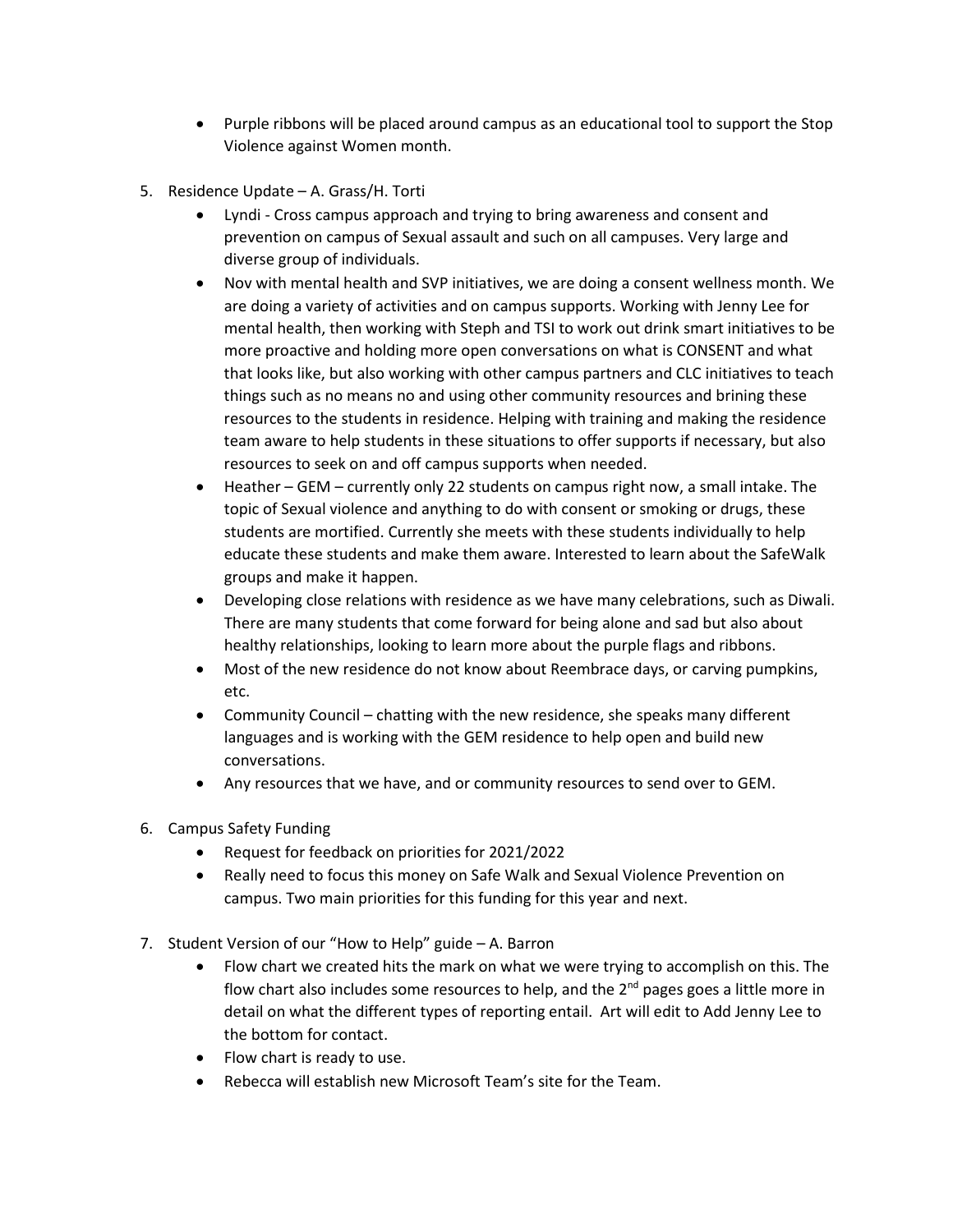- 8. Round Table
	- Jenny Lee question when an individual is reporting, have we talked about language barriers that we might take into consideration, perhaps a 1-800 number to help with language barriers? Or is that a concern that we are worried about. For example, the Women's sexual assault hotline has several languages. Rebecca was not aware of this option and can for sure consider offering it and listing it. Art to look and try to include it in the list. Rebecca to wait for Art to adjust and then will send out the final version.
	- SSAA do we still have any students, Christy said yes, we are planning on getting some representation, and will gather some new interested students as they enjoyed being included in the past.
	- Heather asked if we could send information around the Safe Walk component. Ryan to connect Heather at GEM with Candace.
	- Jenny Lee is the new Sexual Violence prevention lead. She will work with all of us on programming education, different things we can do on campus. We need to be more overt and more on campus and in student spaces. We need to have more focus on this to really help escalate our services. This is a great synergy for Jenny Lee to lead this initiative and help steer the path. Looking at training and education around Sexual Violence prevention education to all students at all campuses.
	- Jenny Lee Therapy assistance online (TAO) American company, it is what it says, its self-care and modules and education / training for individuals. How do we get Consent into students faces without being "mandatory"? We are looking to increase awareness but also access to these services, so they are visible to these students and no longer hidden on campus. More in your face aspects. Open more and more.
	- There are modules on the TAO site / services that individuals can take online, again this is only one perspective to review. We would prescribe students to take these, but also have a hybrid approach that we can assign students but also more in person education sessions and awareness for student sand staff on campus.
	- Jenny Lee is looking forward to working with students to hear what they want and how we can best adapt to the changing environment.
	- Rebecca asked Art if he can reach out to his individuals at other Colleges or Universities and see what they are doing and what mandatory training they are offering or having their students take or do on campus or off campus. This is something we need to do is make mandatory training for all students in some capacity.
	- Jenny will be working very close with Residence and SRC / TSI teams to ensure we are all on the same page. As well Jenny will be the intake individual for Sexual assault complaints.